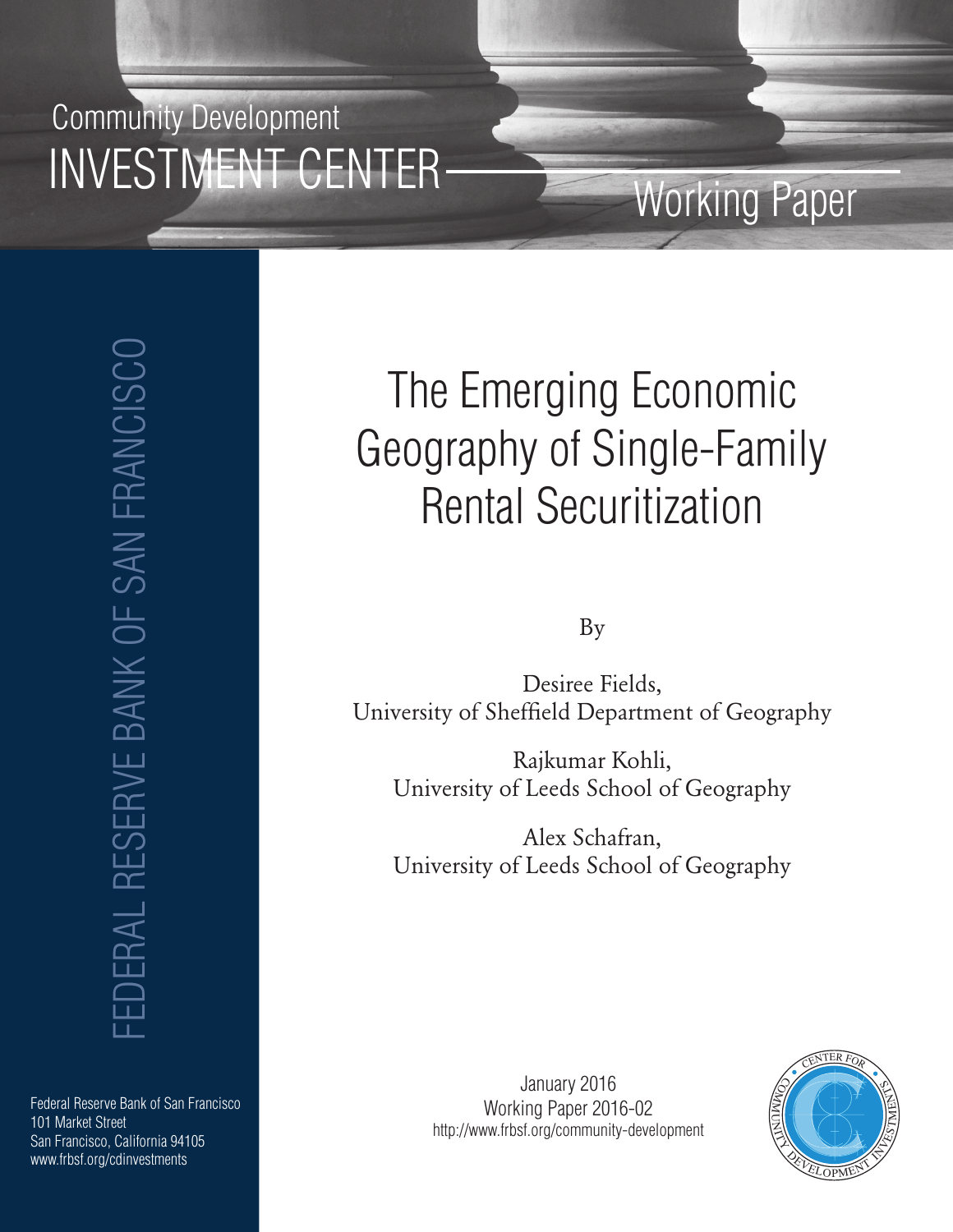### **The Emerging Economic Geography of Single-Family Rental Securitization**

Desiree Fields, University of Sheffield Department of Geography Rajkumar Kohli, University of Leeds School of Geography Alex Schafran, University of Leeds School of Geography

#### **Introduction**

In the years after the 2007-2008 mortgage crisis, communities around the country struggled with high foreclosure rates, the visible signs of distress such as overgrown lawns and boarded up windows, the social impacts of high rates of residential mobility and vacant property, and the consequences all of this had on the property values of surrounding homes. However by 2012, a market context of low prices, increasing post-crisis rental demand, and constrained mortgage credit drew large investors to the distressed property market, which had come to represent an opportunity to acquire and rent out repossessed single-family homes (Chang et al., 2011; Gittelsohn, 2012; Molloy and Zarutskie, 2013; Rahmani et al., 2013; Rich, 2012).

The entrance of large, institutional investors into single-family housing and their new role as 'corporate landlords'<sup>[1](#page-1-0)</sup> represents a paradigm shift for the single-family rental market. Historically this segment of the rental market has been comprised of small investors with small inventories. Today institutional investors, primarily private equity firms (including Invitation Homes, the rental subsidiary of Blackstone, one of the world's largest real estate private equity firms) own and rent out portfolios of thousands, or tens of thousands, of single-family homes spread across several states. The seven largest institutional investors involved in the single-family rental business together own close to 170,000 homes, or a little more than 1% of the country's nearly 15 million renter-occupied single-family properties. However their purchasing has not been distributed evenly across the country, but concentrated in strategic markets, primarily in the U.S. Sun Belt.

Responding to this paradigm shift, academics, think tanks, politicians, and housing activists (Edelman, 2013; Fields, 2014; Ingliss, 2015; Pfeiffer and Lucio, 2015; Takano, 2015) have raised questions about its potential consequences for renters*.* Will corporate landlords worsen the nation's rental affordability crisis? Or potentially open up opportunities for low-income tenants to move to more affluent communities (cf. Pfeiffer and Lucio, 2015)?

The new corporate landlords are not only renting out the properties they own, but using the stream of rental income to leverage their investments with novel rent-backed financial instruments by either by going public as a real estate investment trust (REIT), issuing single-family rental (SFR) securitizations, or both. Given the role financial innovation played in the mortgage crisis, developments such as SFR securitization have generated concerns among housing advocates and some policymakers about the potential for another wave of speculation and instability in cities and regions the 2008 crisis hit hardest (Ingliss, 2015; Takano, 2014). After all, the ability of operators and property managers to rent and maintain large, geographically dispersed portfolios is untested and there is little historical data on performance and operating history within the single-family rental market (Alloway and Raval, 2013; Moody's Global Credit Research, 2012; Neumann, 2012).

<span id="page-1-0"></span> $1$  In this report we use the terms 'corporate landlord', 'institutional investor-landlord', and 'institutional landlord' interchangeably to refer to institutional investors buying up and renting out large portfolios of distressed single-family homes, and leveraging their investments through securitization or going public.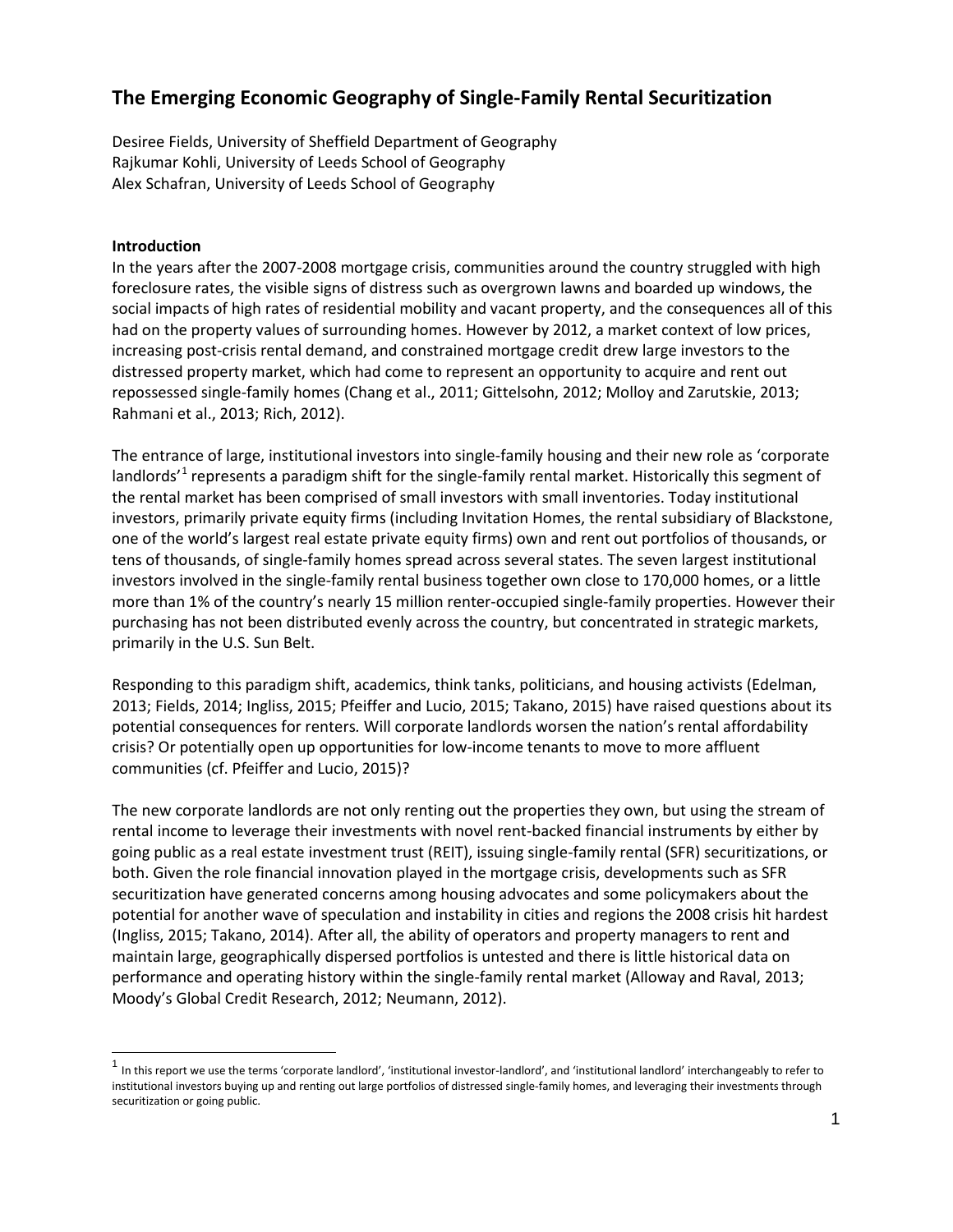Because many of the new institutional landlords are privately held (including industry leader Invitation Homes, with close to 50,000 properties), data on their investment activities can be hard to come by, their purchasing behavior often veiled by limited liability corporations. This complicates efforts to respond to the questions and concerns raised about the institutionalization of the single-family rental market, making for an anemic debate about the impacts of this paradigm shift, and potential policy responses.

In this brief, we draw on a novel source of data—hand-collected presale reports credit rating agencies have issued for the first 15 rental securitizations coming onto market since late 2013—to explore emerging trends of the newly-institutionalized single-family rental market. We first provide a market overview that describes SFR securitization in more detail. Second, we produce one of the first maps of the phenomenon. This analysis includes data on the Federal Reserve's 12<sup>th</sup> District, which saw 35% of the total homes included in this first wave of 15 securitizations. We then begin to analyze key factors that may have shaped this geography, focusing on the foreclosure crisis itself, pre-crisis building booms, and post-crisis home price dynamics and price-rent ratios. Finally, we discuss accessibility to low-income tenants. In our conclusions we consider what the significance of these trends might be for community development practitioners.

#### **Market overview**

SFR bonds are a novel financial instrument. Securitization allows the owners of any asset with a future income stream (such as rent payments) to gain liquidity up front by selling bonds representing a share in this future income stream. In turn bond investors expect a steady stream of payments from the income stream of the underlying asset. However as the 2008 financial crisis demonstrated, securitization also entails risks that can be transferred to capital markets, e.g. if the underlying asset is mismanaged, subject to falling demand, or fails to appreciate, or if extreme economic events occur.

In the case of SFR securitization, investors are buying a share of the future rental income, to come as tenants make monthly payments. For corporate landlords securitization offers a source of leverage to increase return on equity, which they may use to finance further acquisitions and/or lend to other, smaller investors, thereby expanding the industry. With credit rating agencies deeming the products safe for investment and investor demand in many cases exceeding capacity, SFR securitization has also legitimated and added credibility to SFR as an institutional asset class (Corkery, 2014; Rahmani et al., 2014; Tricon Capital Group, 2015).

Signaling the novelty of SFR bonds, it took two years for the industry to decide how to structure this asset class, which shares qualities with both residential and commercial mortgage-backed securities (RMBS and CMBS respectively) (Raymond, 2014). While the underlying asset is residential, similar to RMBS, it is owned by a commercial enterprise, akin to a CMBS (Rahmani et al., 2014). Another similarity with CMBS, as a recent analysis by the Atlanta Fed highlighted, is the more unpredictable income stream from rental properties: vacancies, market rents, and maintenance costs all contribute to potential fluctuations (Raymond, 2014). Ultimately the bonds are structured more like a CMBS, with first-priority mortgages as collateral for the securitization, strengthening investors' ability to take ownership of properties and sell them in case of default (Raymond, 2014). Ratings agencies have conducted stress tests of the new bonds using both CMBS and RMBS models, further signifying their hybrid nature.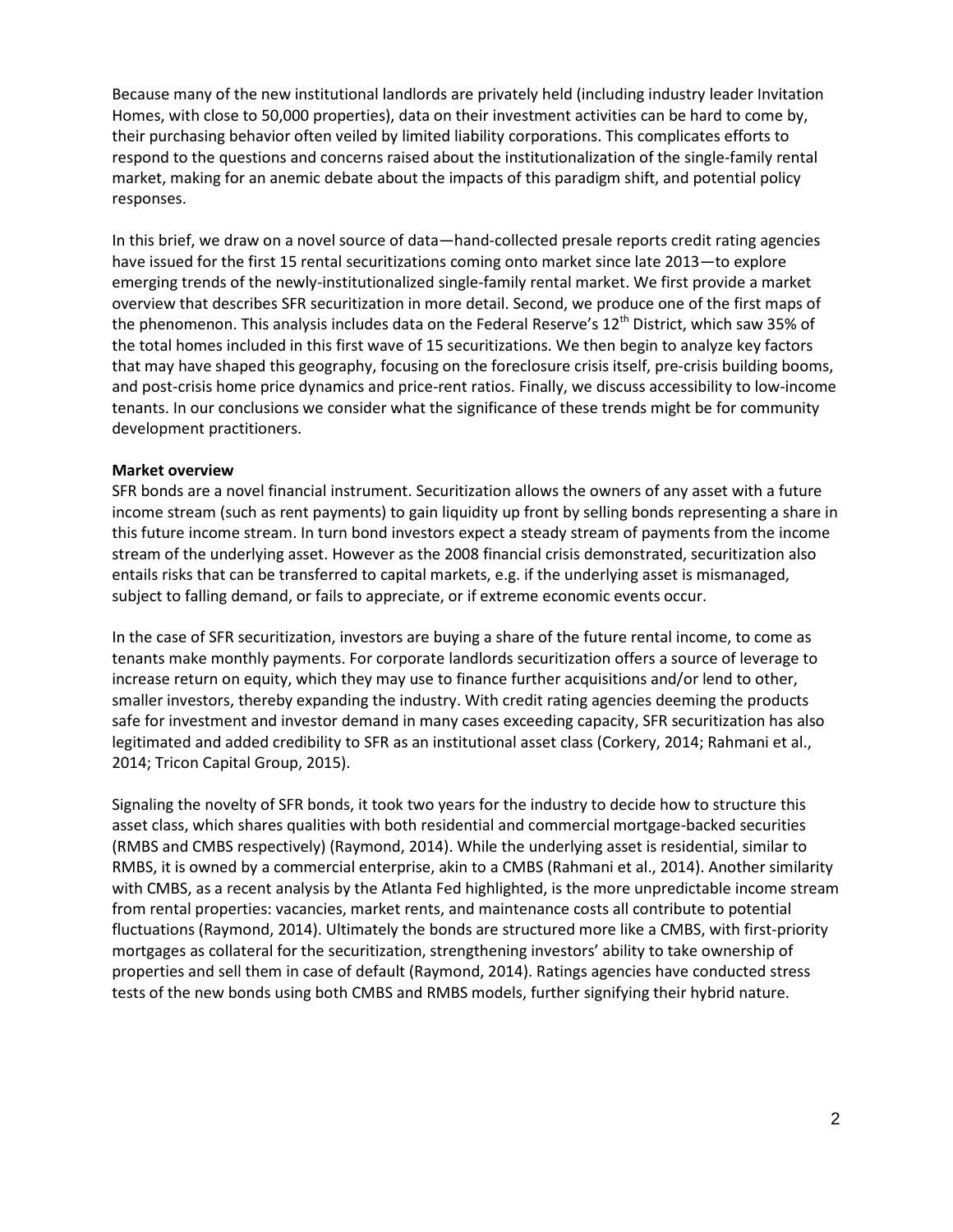#### *Table 1: SFR Securitizations, 2013-June 2015*

| Firm                                       | 2013 | 2014           | As of June<br>2015 | <b>Total</b> |
|--------------------------------------------|------|----------------|--------------------|--------------|
| <b>Invitation Homes</b>                    | 1    | 3              | 3                  |              |
| <b>American Homes 4 Rent</b>               |      | 3              | 1                  | 4            |
| <b>Colony American Homes</b>               |      | $\overline{2}$ | 1                  | 3            |
| <b>Progress Residential</b>                |      | 1              | 2                  | 3            |
| <b>American Residential Properties</b>     |      | $\mathbf{1}$   |                    | 1            |
| <b>Silver Bay Realty Trust</b>             |      | 1              |                    | 1            |
| <b>Starwood Waypoint Residential Trust</b> |      | 1              |                    | 1            |
| <b>Tricon American Homes</b>               |      |                | 1                  | 1            |
| <b>Total</b>                               | 1    | 12             | 8                  | 21           |

As shown in table 1, between November 2013 and June 2015 eight firms issued 21 single-family rental securitizations. The bonds include 84,142 properties with a market value of \$16.5 billion, and are secured by a total of \$11.4 billion in first-priority mortgages.

In this report we review the data for the first 15 offerings (through January [2](#page-3-0)015).<sup>2</sup> These include a total of 57,853 properties with a market value of \$11.4 billion, secured by \$8.2 billion in first-priority mortgages. Offerings have been relatively consistent in size, averaging 3,857 homes per offering; however the second offering from Invitation Homes is almost 70% larger, at 6537 homes. As with the full group of 21 securitizations, Invitation Homes accounts for the greatest volume of this subset of 15 with five securitizations (20,000 homes), while American Homes 4 Rent, the company with next greatest share, has three offerings (13,000 homes).

#### **The emerging geography of SFR securitization**

Securitized single-family rental homes are spread across 74 different MSAs, but 17 areas have more than 1000 homes, and the top two areas, Phoenix and Atlanta, have 8,080 and 7,306 properties respectively (Table 2). While Phoenix and Atlanta are the clear centers of this phenomenon at the scale of single MSAs, a better scale of analysis for this phenomenon may be economically-interconnected city-regions (or mega-regions, see Schafran, 2014), where clear additional clusters emerge. In Southern California, for example, the agglomeration of Los Angeles-Long Beach-Santa Ana and Riverside-San Bernardino-Ontario includes 4336 securitized SFR homes. Along the Dallas-Houston corridor in Texas, there are 6384 securitized SFR homes. Finally the Orlando-Lakeland-Tampa mega-region in Florida has 7998 securitized SFR properties.

<span id="page-3-0"></span> $2$  This is due to data limitations in subsequent presale reports.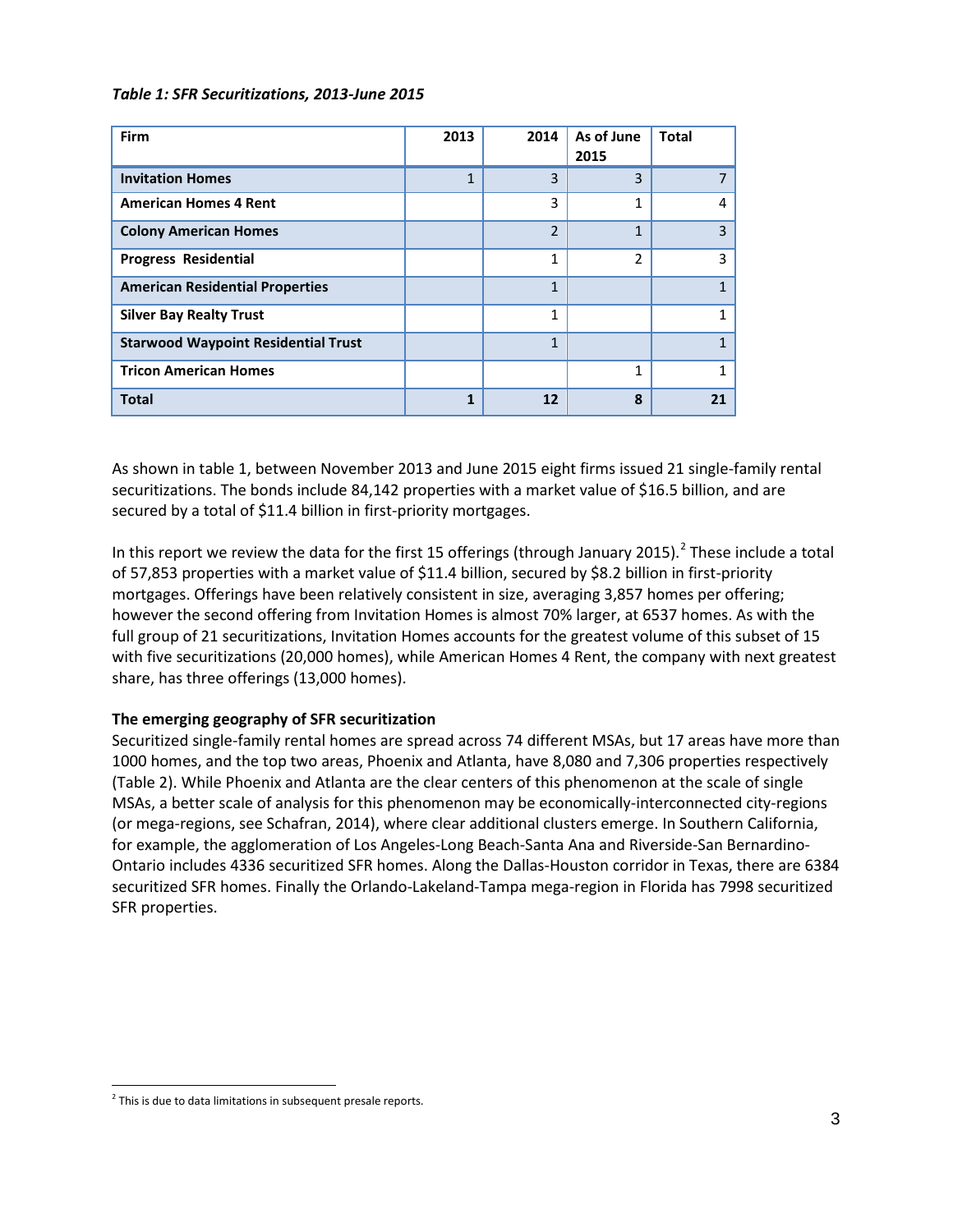*Table 2: Metropolitan areas with > 1000 securitized single-family rental properties (bold indicates MSAs in the San Francisco Fed's footprint)*

| Rank                    | <b>MSA</b>                              | <b>Number of</b><br>properties | Average<br>market value | Average<br>rent <sup>3</sup> |
|-------------------------|-----------------------------------------|--------------------------------|-------------------------|------------------------------|
| $\mathbf{1}$            | Phoenix-Mesa-Glendale, AZ               | 8080                           | \$173,897               | \$1078                       |
| $\overline{2}$          | Atlanta, GA                             | 7306                           | \$166,752               | \$1257                       |
| $\overline{\mathbf{3}}$ | Tampa-St. Petersburg-Clearwater, FL     | 4395                           | \$195,492               | \$1450                       |
| 4                       | Dallas-Plano-Irving, TX                 | 3305                           | \$161,117               | \$1453                       |
| 5                       | Houston-Sugar Land-Baytown, TX          | 3079                           | \$163,955               | \$1487                       |
| 6                       | Las Vegas-Paradise, NV                  | 2997                           | \$199,152               | \$1268                       |
| $\overline{\mathbf{z}}$ | Orlando-Kissimmee-Sanford, FL           | 2553                           | \$187,144               | \$1364                       |
| 8                       | Charlotte-Gastonia-Concord, NC-SC       | 2400                           | \$175,930               | \$1315                       |
| 9                       | Riverside-San Bernardino-Ontario, CA    | 2288                           | \$286,618               | \$1708                       |
| 10                      | Miami-Fort Lauderdale-Pompano Beach, FL | 2177                           | \$265,380               | \$1941                       |
| 11                      | Chicago-Naperville-Joliet, IL-IN-WI     | 2099                           | \$209,668               | \$1770                       |
| 12                      | Los Angeles-Long Beach-Santa Ana, CA    | 2048                           | \$383,967               | \$2073                       |
| 13                      | Sacramento--Arden-Arcade--Roseville, CA | 1389                           | \$237,433               | \$1415                       |
| 14                      | Indianapolis-Carmel-Anderson, IN        | 1333                           | \$140,670               | \$1270                       |
| 15                      | Jacksonville, FL                        | 1241                           | \$192,123               | \$1424                       |
| 16                      | Seattle-Bellevue-Everett, WA            | 1063                           | \$257,088               | \$1727                       |
| 17                      | Lakeland-Winter Haven, FL               | 1050                           | \$154,442               | \$1158                       |

As Figure 1 shows, properties are heavily concentrated in the U.S. Sunbelt – the Federal Reserve Districts 6 (Southeast), 11 (Texas) and 12 (West) account for more than 83% of all SFR securitized properties, while the Midwest and Northwest account for only 10% of properties combined. Districts 1, 2 and 3 (most of PA and the Northeast including NY), do not have a single instance. Of the 17 MSAs with more than 1000 SFR securitized homes, only the Chicago, Indianapolis and Seattle MSAs are outside the Sunbelt.

<span id="page-4-0"></span><sup>&</sup>lt;sup>3</sup> Average rent for securitized SFR properties in the MSA, weighted by the number of properties in that MSA per securitization, based on average rent at time of presale report (ranging from November 2013 to January 2015).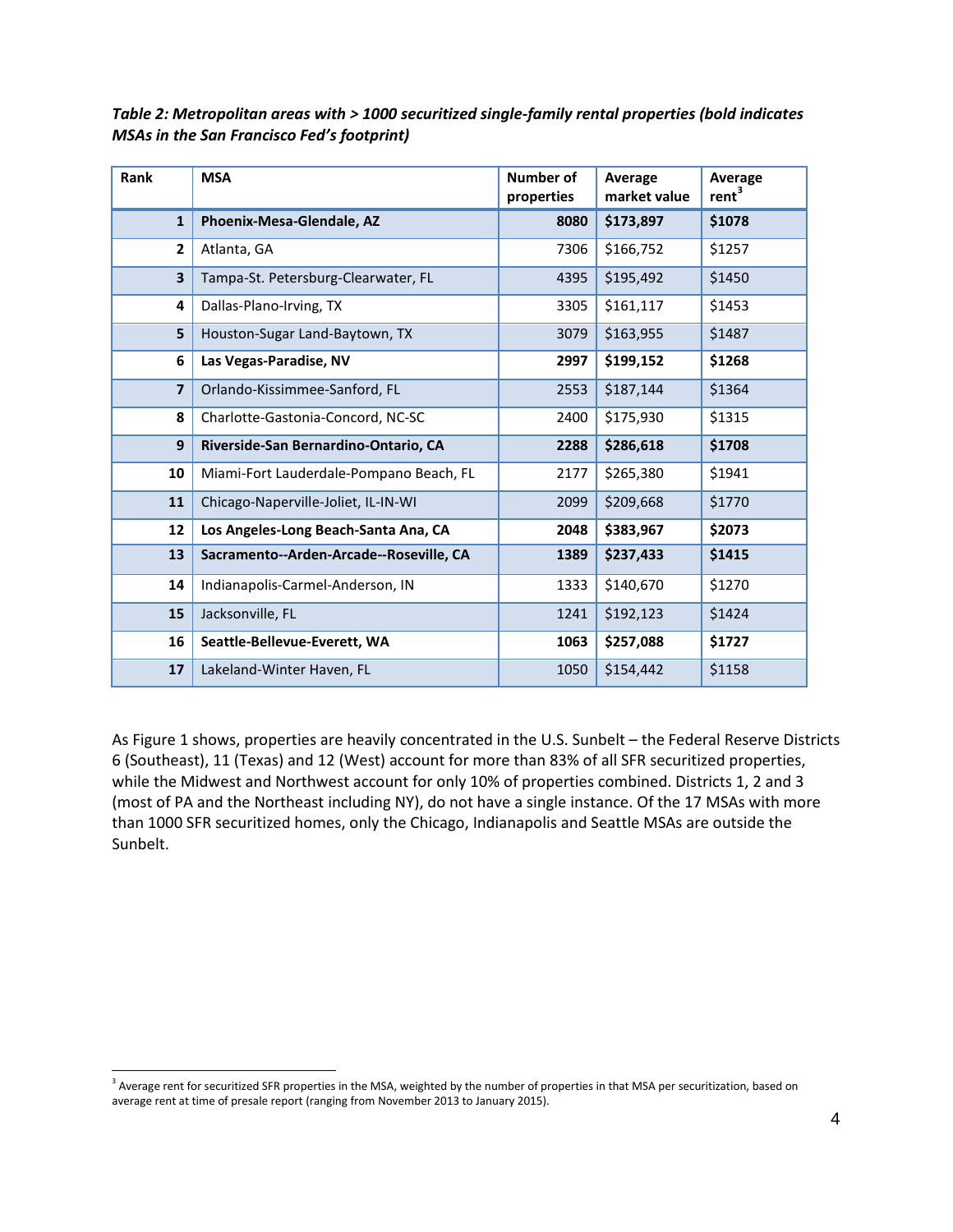

*Figure 1: Number of SFR Rentals by Federal Reserve District[4](#page-5-0)*

Five Sunbelt states (Table 3) in particular account for the bulk of SFR securitization activity**:** California, Texas, Arizona, Georgia and Florida. By itself Florida contains 13,113 properties under SFR securitization, close to a quarter of the national total. This geography of the "Big 5 states" was established from the outset of SFR securitization, but is showing signs of diversification: more than 60% of the housing in American Homes for Rent's second offering in 2014 was outside the Big 5 states. By and large though, SFR securitization remains concentrated in these five states.

|                                | <b>Number</b> | % of total |  |
|--------------------------------|---------------|------------|--|
| <b>Florida</b>                 | 13,113        | 22.7       |  |
| <b>California</b>              | 11,397        | 19.7       |  |
| <b>Arizona</b>                 | 8,671         | 15         |  |
| Georgia                        | 7,585         | 13.1       |  |
| <b>Texas</b>                   | 6,898         | 12         |  |
| <b>Share of total activity</b> |               | 82.5       |  |

| Table 3: Top 5 States for SFR Securitization <sup>5</sup> |
|-----------------------------------------------------------|
|-----------------------------------------------------------|

As is clear from both Figure 1 and Table 2, the Federal Reserve Bank of San Francisco's district<sup>[6](#page-5-1)</sup> is particularly well represented in the first 15 securitizations, with the largest single MSA in Phoenix and

<span id="page-5-1"></span>

<span id="page-5-0"></span> $4*$  indicates portion of state in district. Note that Districts 1-3 (PA, NY and North East) are not included as they had no instances)<br><sup>5</sup> While some MSAs cross state boundaries, this is not the case for most of the majo securitization.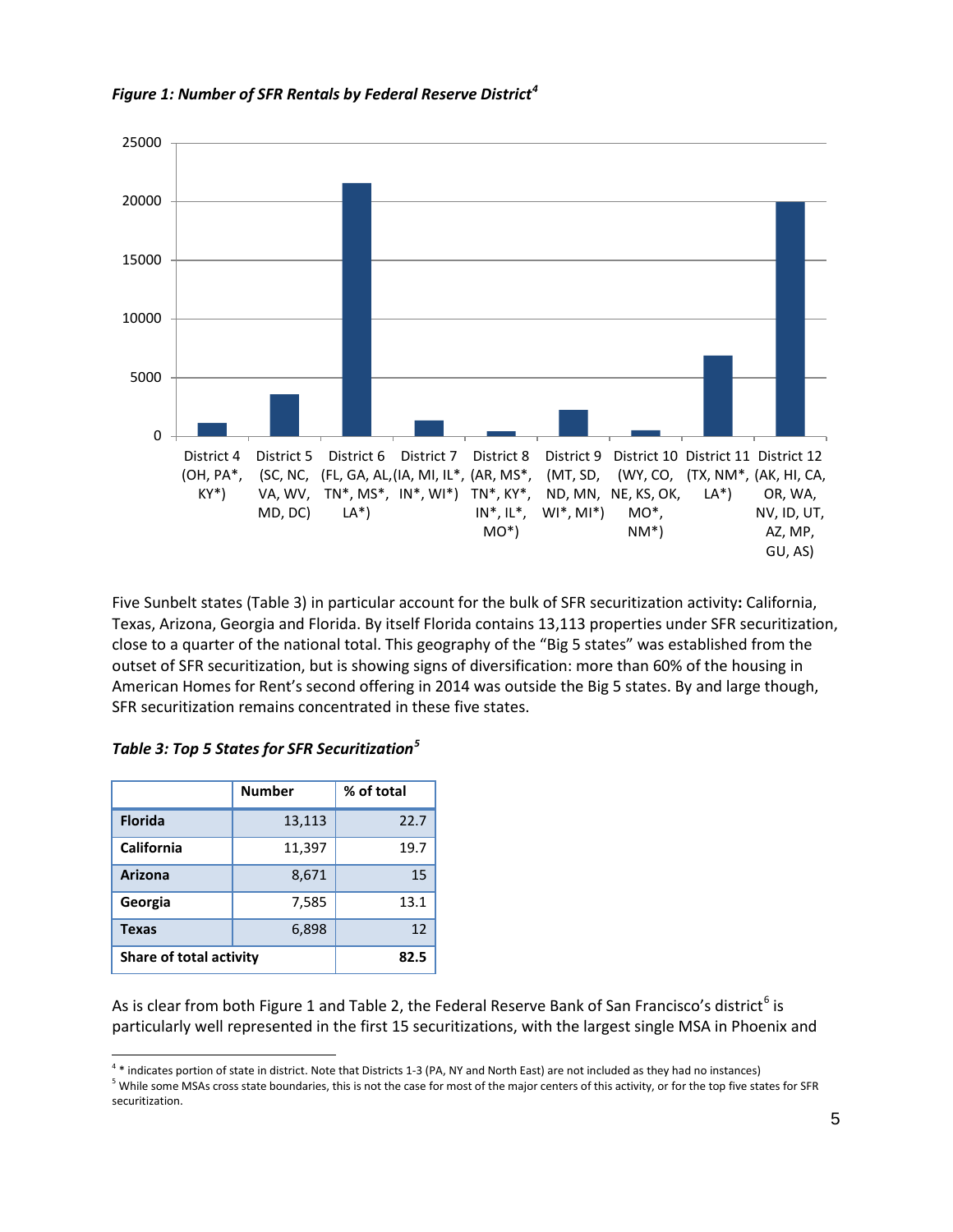five of the top 15 MSAs. Indeed MSAs in the  $12<sup>th</sup>$  District account for 35% of the properties in the first wave of 15 SFR bond offerings. That said, SFR securitization is not spread evenly throughout the district, adhering closely to the Sunbelt geography discussed above. Approximately 82% of properties are located in Southern California, Southern Nevada and Arizona.

#### **Why this geography?**

As the preceding discussion shows, the geographical footprint of the newly-institutionalizing SFR market is uneven, with most activity concentrated in the U.S. Sun Belt (Figure 2). Moreover this geography is not simply a reflection of foreclosure hot spots: although Florida MSAs overwhelmingly dominated the rankings of metros with the highest foreclosure rates in 2010 (Local Initiatives Support Corporation, 2011) and California, Georgia, and Arizona also had numerous hot spots, foreclosure rates in Texas were more similar to rural states like Montana (Katz, 2010). Moreover, foreclosure hotspots like New Jersey, Ohio and Michigan have seen virtually no SFR securitization activity. As research by Federal Reserve Bank economists found, the top five MSAs where business investor activity (Atlanta, Phoenix, Tampa, Charlotte, and Las Vegas) was concentrated in 2012 not only had high foreclosure rates, but also low price-to-rent ratios, suggesting their purchasing focused on areas where then-low home values would rise (Molloy and Zarutskie, 2013). However this does not fully explain how and why institutional landlords select properties within their inventory for securitization, because price-to-rent ratios have increased at similar rates (and converged in January 2015) in MSAs with the highest and lowest levels of SFR securitization.



#### *Figure 2: The geography of securitized SFR properties*

 $6$ The 12<sup>th</sup> Federal Reserve District includes the nine western states—Alaska, Arizona, California, Hawaii, Idaho, Nevada, Oregon, Utah, and Washington—plus American Samoa, Guam, and the Commonwealth of the Northern Mariana Islands.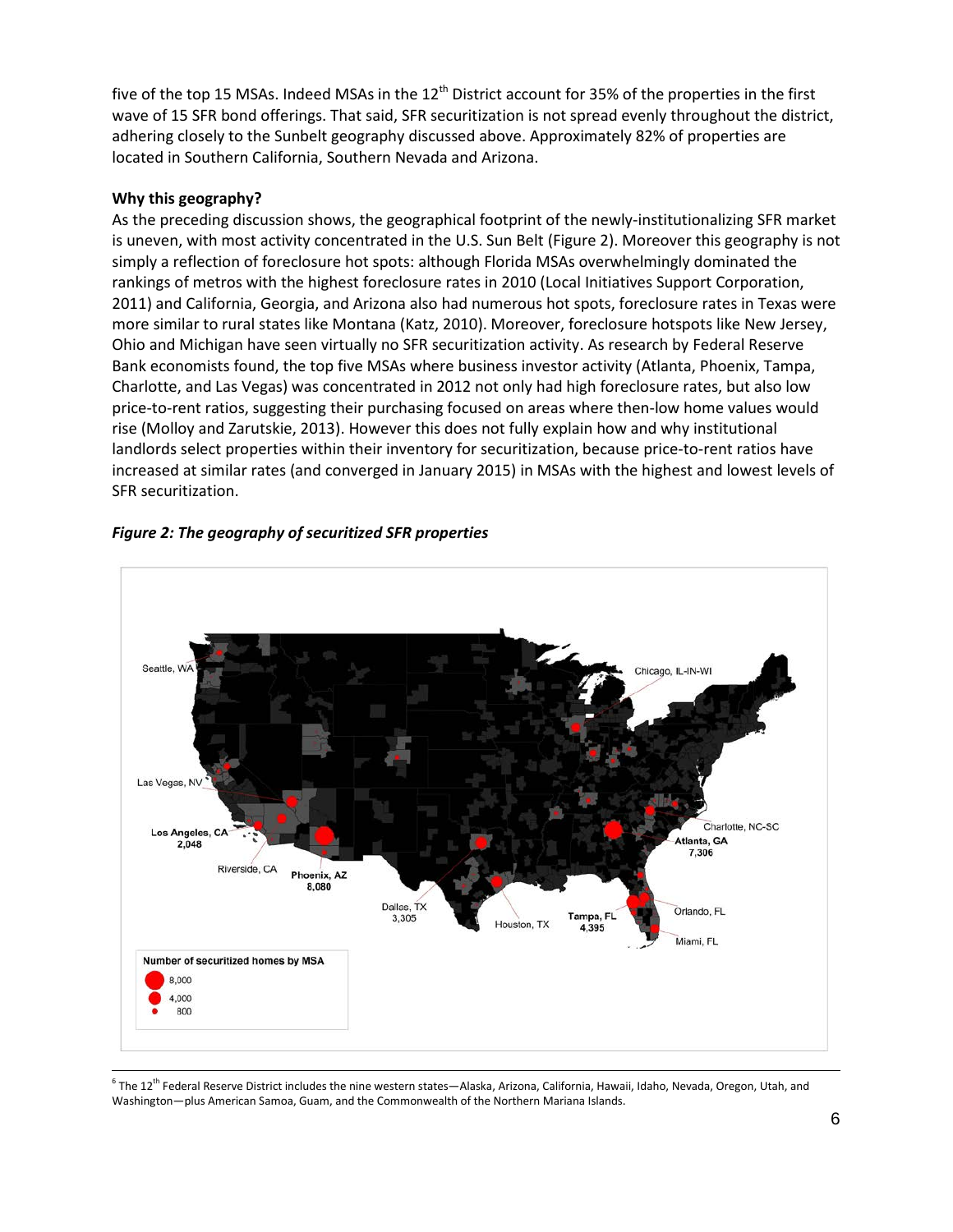Considering the possibility that investors' ultimate strategy may be to sell homes as prices rise, home price dynamics and the pre-crisis geography of new home construction may also play an important role the Sun Belt geography of SFR securitization, and the institutionalization of single-family rental more generally. In areas with more than 1000 securitized SFR homes, average house prices fell further from their pre-crisis peak to post-2008 trough compared to markets with 10-250 securitized SFR homes (39% decline vs. 2[7](#page-7-0)% decline).<sup>7</sup> New construction in the years leading up to the mortgage crisis is not unrelated to these home price dynamics. Nearly half of securitized SFR homes were built in 2000 or 2002 (see figure 3), suggesting a suburban or exurban geography. Indeed Sun Belt markets like Phoenix and Las Vegas experienced large population and construction booms in the 1990s and 2000s. After 2007 foreclosure accumulation was the greatest in middle-class, suburban neighborhoods in these markets, as homeowners who took out loans when prices were at their peak quickly faced steep price declines that tipped them into foreclosure (Immergluck, 2010).



*Figure 3: Number of securitized SFR properties by average age*

Put simply, while relatively new homes in suburban Sun Belt locations were swiftly devalued, their prices are also more likely to recover than older housing stock in weak-market central cities of the Rust Belt. The interaction of the Sun Belt's 2000s construction bubble combined with the global credit bubble is likely a key factor explaining the geography of the new SFR industry and SFR securitization.

#### **Low-income accessibility**

A somewhat surprising aspect of the data gathered from presale reports for SFR bonds is that it allows some very limited analysis of the share of properties rented to tenants with Section 8 vouchers.

<span id="page-7-0"></span> $<sup>7</sup>$  Prices have also recovered more quickly in markets with the highest levels of SFR securitization (by 45% from post-2008 trough to Q2 2015 vs.</sup> 40% over the same period in markets with less securitization activity. However the more rapid recovery in home prices may be linked to investor purchasing activity. Calculations based on non-seasonally adjusted data from the Federal Housing Finance Agency Home Price Index: [http://www.fhfa.gov/DataTools/Downloads/Pages/House-Price-Index-Datasets.aspx#mpo.](http://www.fhfa.gov/DataTools/Downloads/Pages/House-Price-Index-Datasets.aspx#mpo)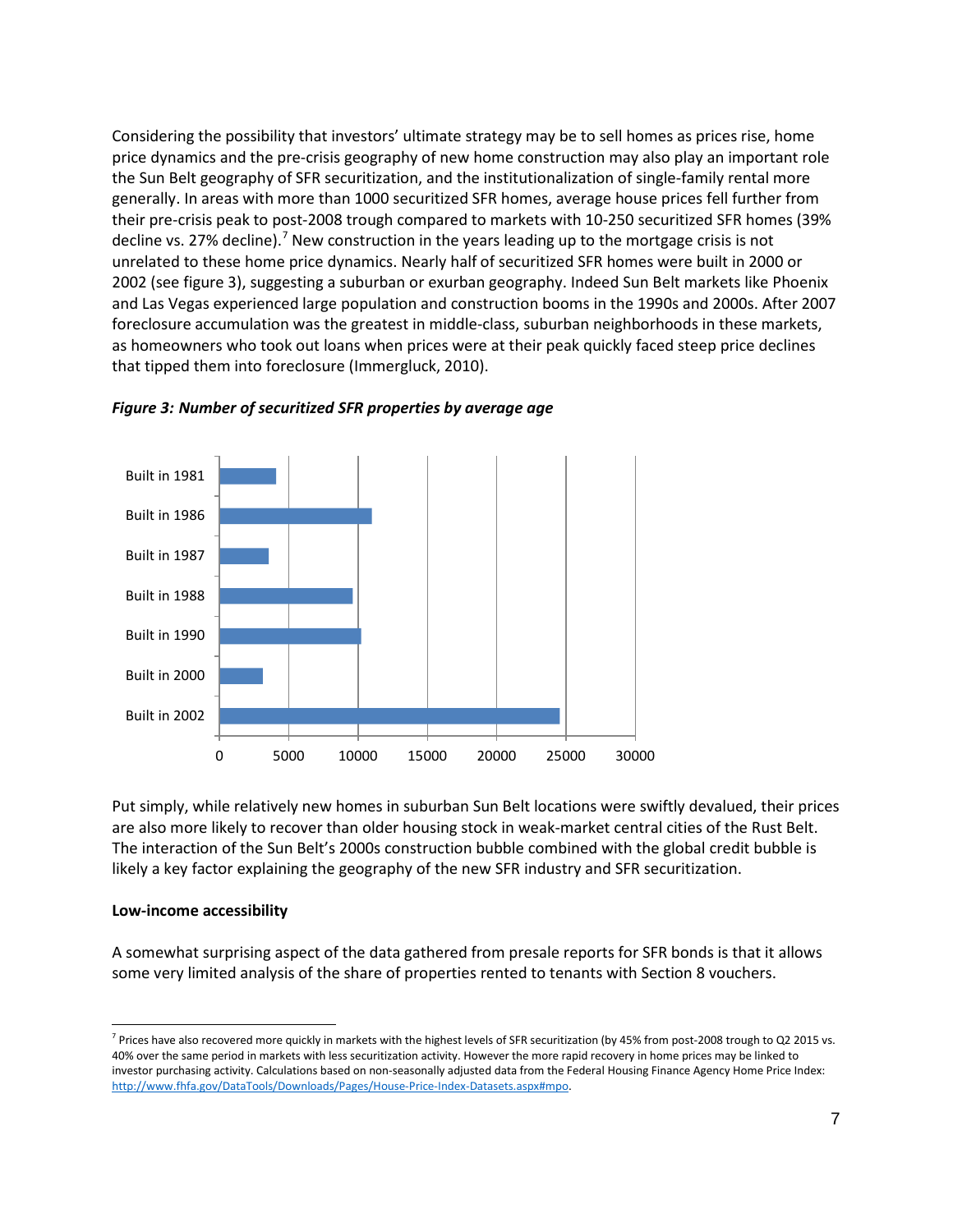In terms of accessibility to low-income tenants, among the first 15 securitizations, only one firm, Invitation Homes, included properties rented to tenants with Section 8 vouchers. Of its five securitizations from October 2013 through January 2015, 110 of 20614 (or about half of one per cent) Invitation Homes properties were occupied by Section 8 tenants. Considering two of its more recent securitizations (IH2015 SFR-2 and IH2015 SFR-3)<sup>[8](#page-8-0)</sup> adds another 249 homes, making the overall total of its securitized properties rented to Section 8 tenants to a little more than one per cent (1.14%) as of June 2015. However a recent decision to sell off about 1300 lower-value homes in the Atlanta area, may reduce the share of properties rented to tenants with Housing Choice Vouchers.<sup>[9](#page-8-1)</sup> Another recent securitization, by Tricon American Homes, is also worth mentioning as part of this discussion. In that firm's April 2015 issuance, 14% of 3509 properties by market value were rented to low-income tenants. This works out to 491 homes.

| Product                                                        | <b>Total market</b><br>value | Number of<br>properties | Average<br>market value | <b>Rented to</b><br>Section 8 as<br>% of BPO | <b>Dollar amount</b><br>rented to<br><b>Section 8</b> | Approximate<br>number of<br>homes rented<br>to Section 8 |
|----------------------------------------------------------------|------------------------------|-------------------------|-------------------------|----------------------------------------------|-------------------------------------------------------|----------------------------------------------------------|
| <b>IH 2014 SFR-1</b><br>$(5-16-14)$                            | \$1,341,331,986              | 6537                    | \$205,191               | 0.10%                                        | \$1,341,332                                           |                                                          |
| <b>IH 2014 SFR-2</b><br>$(7-28-14)$                            | \$912,039,170                | 3750                    | \$243,210               | 0.80%                                        | \$7,296,313                                           | 30                                                       |
| <b>IH 2014 SFR-3</b><br>$(10-24-14)$                           | \$981,826,183                | 4048                    | \$242,546               | 0.70%                                        | \$6,872,783                                           | 28                                                       |
| IH 2015 SFR-1<br>$(1-14-15)$                                   | \$685,082,261                | 3072                    | \$223,009               | 1.50%                                        | \$10,276,234                                          | 46                                                       |
| <b>IH 2015 SFR-2</b><br>$(3 - 30 - 15)$                        | \$806,469,232                | 3550                    | \$227,174               | 1.50%                                        | \$12,097,038                                          | 53                                                       |
| IH 2015 SFR-3<br>$(6-8-15)$                                    | \$1,524,862,868              | 7265                    | \$209,892               | 2.70%                                        | \$41,171,297                                          | 196                                                      |
| <b>TAH 2015 SFR-1</b><br>$(4-24-15)$                           | \$516,762,378                | 3509                    | \$147,268               | 14%                                          | \$72,346,733                                          | 491                                                      |
| Total number of properties rented to Section 8 as of June 2015 |                              |                         |                         |                                              | 852                                                   |                                                          |

#### *Table 4: SFR Securitization and Section 8*

If availability to Section 8 tenants is taken as a proxy for low-income accessibility in general, these initial data suggest both that low-income tenants in general may have limited accessibility to rentals owned by private equity landlords, and that there is some internal variation between companies in this accessibility. This could be due to differences in property value and rents—perhaps companies like Tricon are focusing on lower-value properties where rental costs do not outstrip the fair market rents that determine the value of Housing Choice Vouchers. Indeed, compared to the average property value

<span id="page-8-0"></span> $8$  Not included in the rest of the analysis in this report because of data limitations in the presale reports for securitizations issued after January 2015.

<span id="page-8-1"></span> $9$  Most of these were acquired in a historically large bulk transaction of 1400 homes in 2013, a majority of which were section 8 eligible and about 16% of which were already rented to tenants with Housing Choice Vouchers (Gittelsohn and Perlberg, 2013; Perlberg and Gittelsohn, 2015a)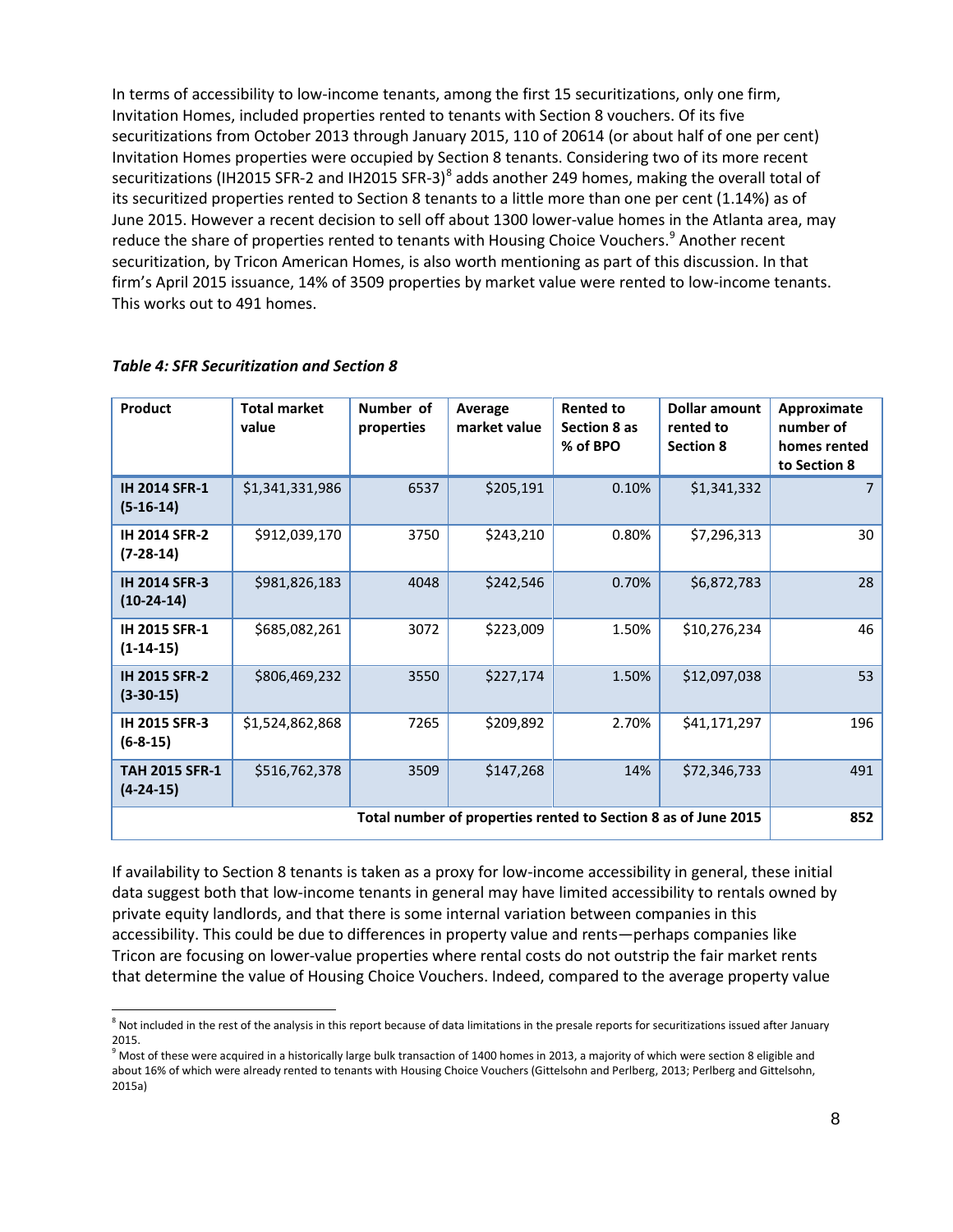of the securitized SFR homes owned by Invitation Homes (ranging from \$199,000 to \$243,000 across all seven issuances), the average property value of homes in the Tricon American Homes securitization was significantly lower (just \$147,000). However the average property values of the securitized SFR homes owned by other companies typically fall somewhere between those of Invitation Homes and Tricon, so additional factors are in play.

A recent study focusing on the relationship between investor-purchased foreclosures and housing access for Section 8 tenants in Phoenix from 2009 to 2014 found that investors purchasing foreclosed properties were increasingly likely to rent to voucher holders over time, and that this gave voucher holders access to more advantaged neighborhoods (Pfeiffer and Lucero, 2015). The fact that only two firms engaging in SFR securitization represented among the top 20 investors renting to voucher holders, suggests that investors with more firsthand knowledge of local markets and more familiarity with the Section 8 voucher program may be better placed to rent to low-income tenants. Furthermore, corporate landlords may lack the reporting mechanisms to communicate their ability to manage the Section 8 Housing Choice Voucher program to capital markets. As a result rating agencies could be reluctant to assign high ratings to SFR bonds with a high proportion of low-income tenants.

As the industry evolves, trends in accessibility to low-income tenants may also shift. Does Tricon represent a blip, or does it signal the potential for greater differentiation of corporate landlords, with some specializing in affordable housing? Will the emerging model of multi-borrower securitizations, in which institutional investors provide private-label financing to smaller landlords and then securitize the resulting rental stream, expand housing access for voucher holders through financing landlords that are "closer to the ground"? This issue merits closer study as the market continues taking shape.

#### **The need for further research**

While the data does give some indication of how accessible these properties are to Section 8 tenants, one of the many questions that the data from the presale reports cannot answer is how this trend relates to the rental market overall. Very crude analysis of the initial rents charged indicates that in many MSAs, the average rent for a home which is part of a SFR securitization may be lower than the regional average. In other places it may be higher. But this a snapshot of rents over a very wide range of rental markets – rents in overheated San Francisco are quadruple some other MSAs in the country (Zillow 2015).

A recent survey found that tenants of three of the largest corporate landlords in California were paying higher median rents than other renters in their communities, and that taking on responsibilities of ownership such as yard maintenance and paying for utilities like water added to their housing costs (Ingliss, 2015). However the sample size was small, and lacks comparison with other housing markets where corporate landlords are active. Far more research is needed before any pronouncements are made as to the broader impact of this phenomenon on rents, renters or the rental market. Given the rise in renters spending a disproportionate share of their income on housing nationally (Joint Center for Housing Studies, 2015) and recent announcements by private equity landlords of plans to raise rents by more than 5% this year (Perlberg and Gittelsohn, 2015b), community development practitioners and researchers should assume that affordability will be a concern for tenants of corporate landlords until proven otherwise.

Another area where much more work is needed is unpacking the strategies of individual firms, the implications of recent consolidation trends as companies merge, and considering the potential that subsets of firms may be developing regional specialization or expertise in specific sectors, e.g. low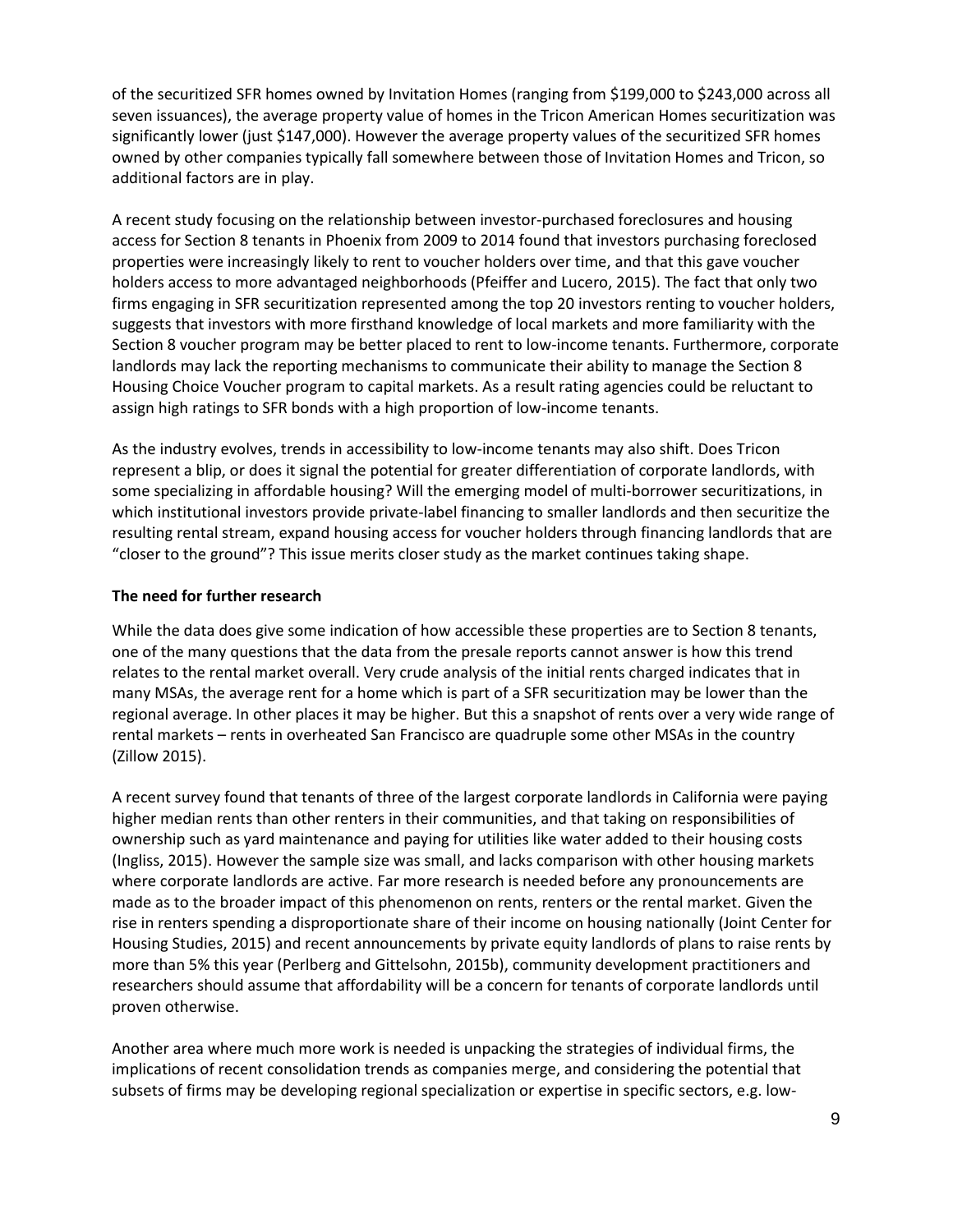income housing. Traditionally, this is something left to academics or economic development specialists, but with powerful institutional investors making big bets in very specific places, community development specialists need to know more about how they operate. This report started exploring linkages between the geography of SFR securitization and general market conditions, but more granular quantitative data and in-depth qualitative data over a longer time frame should inform community development practice. This may represent a challenge, as understanding how institutional investorlandlords choose to acquire and securitize properties and their long term plans and management practices requires a different mind-set than working with traditional, often locally-bound landlords. Furthermore, considering that the new corporate landlords appear to be most active in middle-class, suburban areas, whereas community development has historically focused on urban and low-income areas, there could also be a need to build further community development capacity in the former.

With this preliminary report we have aimed to inform the community development and urban policy communities as to the current state of play of this emerging phenomenon. But nobody knows the longterm implications of this phenomenon. SFR securitization does not appear to be a flash in the pan – the geography is growing, more issuances are in the offing, and most critically, what has been a singleborrower phenomena is poised to become a multiple-borrower phenomenon. We may very well see institutional investors influencing local SFR markets above and beyond the homes they directly own and manage.

This degree of uncertainty drives the somewhat unsatisfying conclusion that the primary need is for more research, more transparency, and better collaboration. While serious collaboration on more rigorous and in-depth research is essential, there are major obstacles to carrying out the kind of work needed to make informed policy and practice decisions about the institutionalization of the single-family rental sector. The private equity firms that dominate the SFR securitization market are difficult for researchers to penetrate, the SFR bonds themselves are privately listed and traded, and comprehensive property-level information on both securitized and non-securitized properties is difficult to come by. Still, a number of advocates, journalists, and academics have been successful in devising ways of using extant databases to identify properties owned by specific private equity landlords (see for example "The New Single-Family Home Renters of California", Ingliss, 2015).

We argue that much more transparency is needed on both the companies and financial institutions involved in SFR securitization and on the products themselves, and emphasize the role for the public sector could play in supporting efforts to scale up and facilitate the coordination of existing initiatives in single cities or states. A national picture of the impacts of SFR securitization on renters, homeowners, and the economy more broadly will contribute to housing, consumer, and financial policy discussions and to the efforts of advocates and grassroots activists pursuing high-quality, affordable, accessible, stable, and community-controlled housing.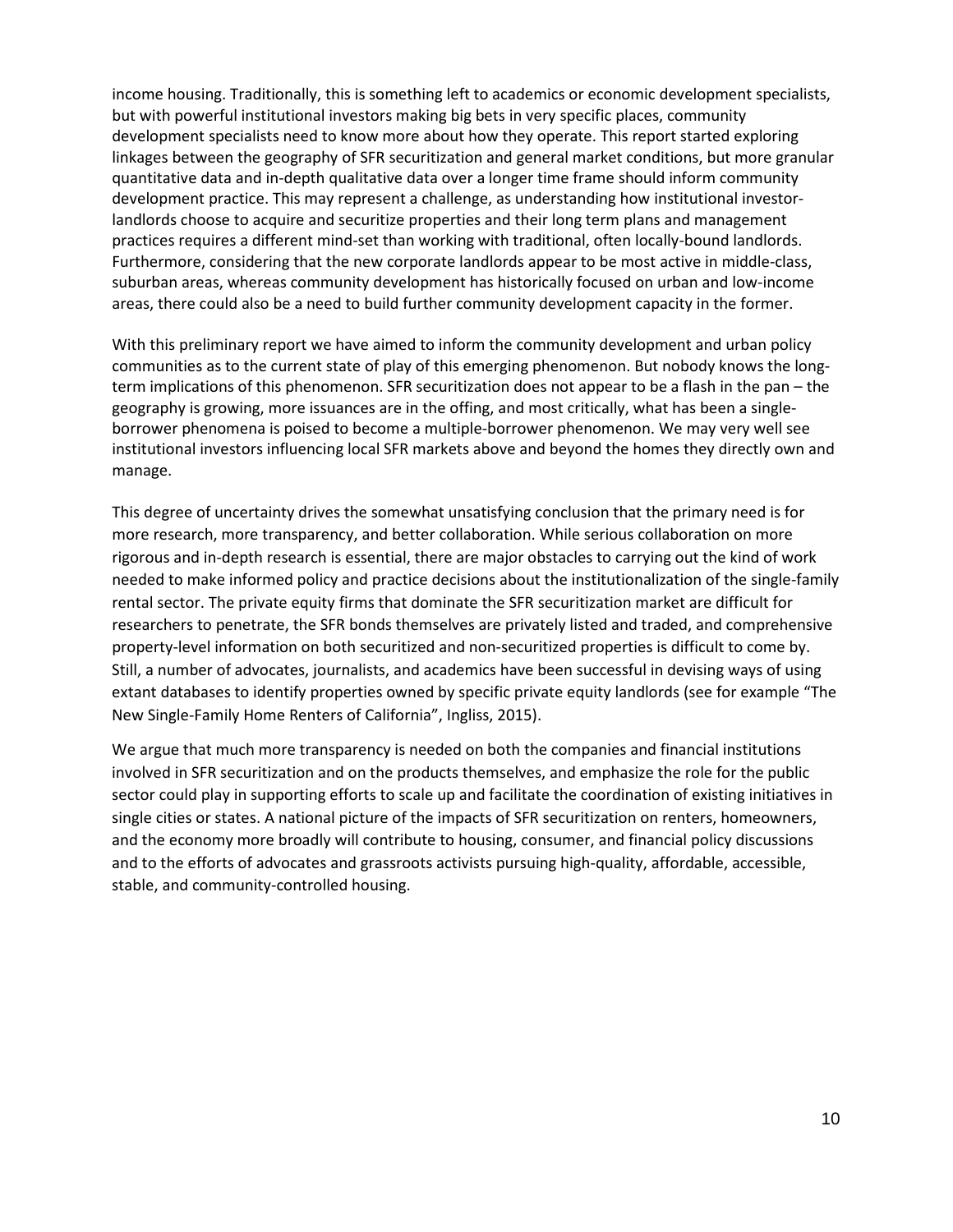#### **References**

Alloway, T., Raval, A., 2013. Fitch pushes back on Blackstone rental bond. Financial Times.

Chang, O., Tirupattur, V., Egan, J., 2011. A Rentership Society., Housing Market Insights. Morgan Stanley. Corkery, M., 2014. Wall Street's New Housing Bonanza. The New York Times.

- Edelman, S., 2013. Cash for Homes: Policy Implications of an Investor-Led Housing Recovery. Center for American Progress, Washington, D.C.
- Fields, D., 2014. The Rise of the Corporate Landlord: The Institutionalization of the Single-Family Rental Market and Potential Impacts on Renters. Right to the City Alliance: Homes for All.
- Gittelsohn, J., 2012. Private Equity Bets Billions on Forclosures. Bloomberg.
- Gittelsohn, J., Perlberg, H., 2013. Blackstone Buys Atlanta Homes in Largest Rental Trade. Bloomberg.
- Ingliss, Ai., 2015. The New Single-Family Home Renters of California: A Statewide Survey of Tenants Renting from Wall Street Landlords. Tenants Together.
- Joint Center for Housing Studies, 2015. America's Rental Housing: Exploring Options for Diverse and Growing Demand. Harvard University.
- Katz, A., 2010. How Texas escaped the real estate crisis. The Washington Post.
- Local Initiatives Support Corporation, 2011. Metropolitan Delinquency and Foreclosure Data, September 2010 [WWW Document]. Foreclosure Response. UR[L http://www.foreclosure](http://www.foreclosure-response.org/maps_and_data/metro_delinquency_data_September2010.html)[response.org/maps\\_and\\_data/metro\\_delinquency\\_data\\_September2010.html](http://www.foreclosure-response.org/maps_and_data/metro_delinquency_data_September2010.html)
- Molloy, R., Zarutskie, R., 2013. Business Investor Activity in the Single-Family-Housing Market. FEDS Notes.
- Moody's Global Credit Research, 2012. Key risk factors in securitizations of single-family rental properties [WWW Document]. Moodys.com. URL [https://www.moodys.com/research/Moodys](https://www.moodys.com/research/Moodys-identifies-key-risk-factors-in-securitizations-of-single-family--PR_253840)[identifies-key-risk-factors-in-securitizations-of-single-family--PR\\_253840](https://www.moodys.com/research/Moodys-identifies-key-risk-factors-in-securitizations-of-single-family--PR_253840) (accessed 10.5.15).
- Neumann, J., 2012. Plotting a Securitization Sequel. Wall Street Journal.
- Perlberg, H., Gittelsohn, J., 2015a. Blackstone Selling 1,300 Atlanta Houses in Strategy Shift [WWW Document]. Bloomberg.com. URL [http://www.bloomberg.com/news/articles/2015-07-](http://www.bloomberg.com/news/articles/2015-07-13/blackstone-selling-1-300-atlanta-houses-in-strategy-shift) [13/blackstone-selling-1-300-atlanta-houses-in-strategy-shift](http://www.bloomberg.com/news/articles/2015-07-13/blackstone-selling-1-300-atlanta-houses-in-strategy-shift) (accessed 12.28.15).
- Perlberg, H., Gittelsohn, J., 2015b. U.S. Single-Family Landlords Are Raising Rents, CEOs Say [WWW Document]. Bloomberg.com. URL [http://www.bloomberg.com/news/articles/2015-04-21/u-s-single](http://www.bloomberg.com/news/articles/2015-04-21/u-s-single-family-landlords-are-raising-rents-ceos-say)[family-landlords-are-raising-rents-ceos-say](http://www.bloomberg.com/news/articles/2015-04-21/u-s-single-family-landlords-are-raising-rents-ceos-say) (accessed 5.19.15).
- Pfeiffer, D., Lucio, J., 2015. An unexpected geography of opportunity in the wake of the foreclosure crisis: low-income renters in investor-purchased foreclosures in Phoenix, Arizona. Urban Geography 0, 1–24. doi:10.1080/02723638.2015.1053201
- Rahmani, J., George, B., O'Steen, R., 2013. Single Family REO: An Emerging Asset Class (Industry Update), North America Equity Research: Mortgage Finance. Keefe, Bruyette & Woods.
- Rahmani, J., George, B., Tomasello, R., 2014. Securitization of Single-Family Rentals: A Large Market Opportunity with the Potential to Create a Paradigm Shift in the U.S. Housing Market, Industry Update: Mortgage Finance. Keefe, Bruyette and Woods.
- Raymond, E., 2014. Are Single-Family Rental Securitizations Here to Stay? Federal Reserve Bank of Atlanta: Real Estate Research.
- Rich, M., 2012. Investors Are Looking to Buy Homes by the Thousands. The New York Times.
- Takano, M., 2015. Wall Street Bought Your Foreclosed Home. They're Happy To Rent It Back To You. [WWW Document]. Medium. UR[L https://medium.com/@repmarktakano/wall-street-bought-your](https://medium.com/@repmarktakano/wall-street-bought-your-foreclosed-home-they-re-happy-to-rent-it-back-to-you-cef1e9d60c9c)[foreclosed-home-they-re-happy-to-rent-it-back-to-you-cef1e9d60c9c](https://medium.com/@repmarktakano/wall-street-bought-your-foreclosed-home-they-re-happy-to-rent-it-back-to-you-cef1e9d60c9c) (accessed 7.8.15).

Takano, M., 2014. Rent On The Rise In Riverside. Office of U.S. House of Representative Mark Takano.

Tricon Capital Group, 2015. Tricon Capital Group Announces Pricing of US\$362 Million Single-Family Rental Securitization Transaction [WWW Document]. Bloomberg. URL

<http://www.bloomberg.com/article/2015-04-28/aXK9UYaEEUeA.html> (accessed 7.1.15).